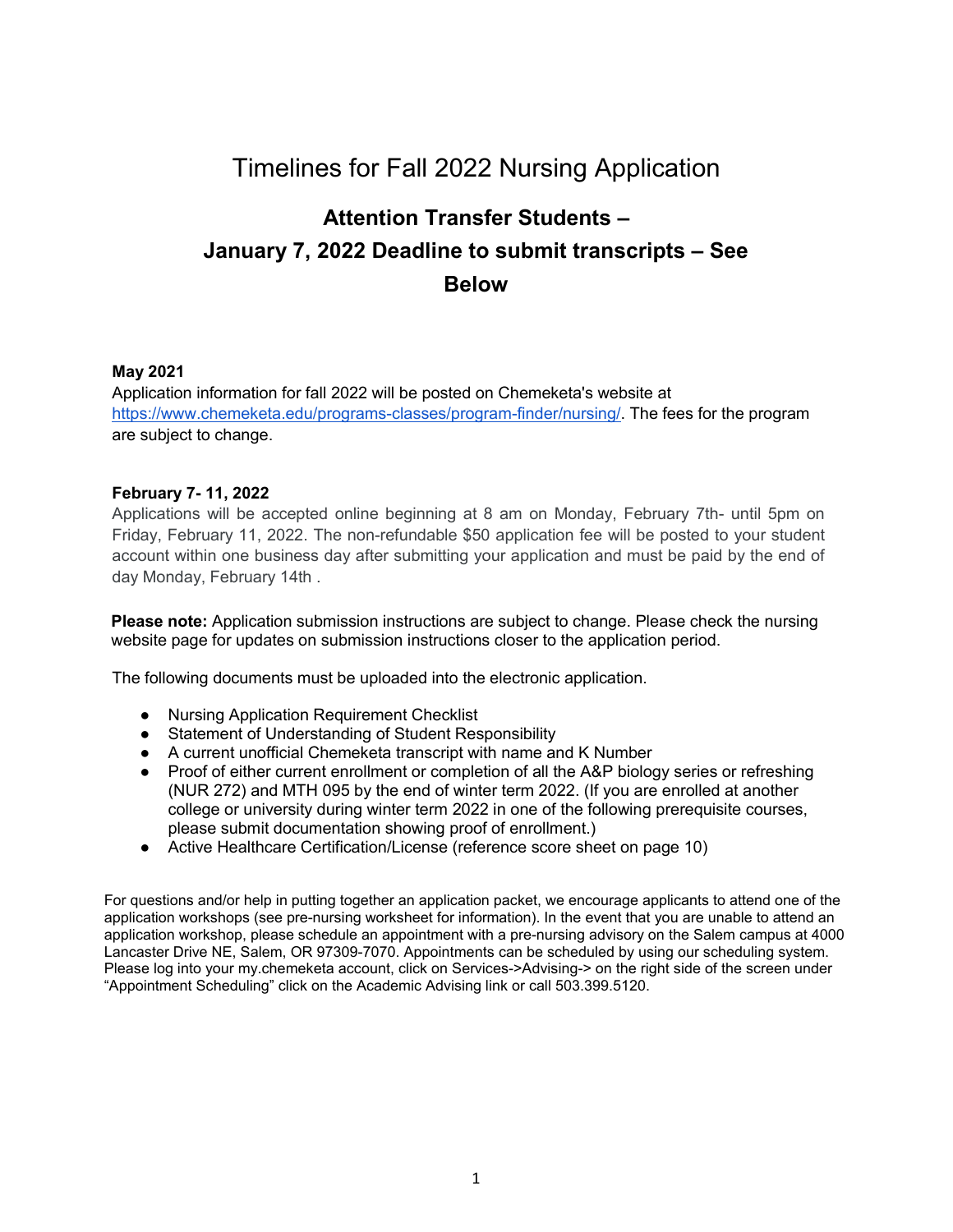**Pre-Nursing Exam:** Applicants will be assigned a test date in March. You will receive an email from the Health Sciences Department, which will include your assigned test date, CRN, and registration date information.

- Cost: non-refundable fee \$35
	- ⮚ **Note:** any holds on Chemeketa student accounts must be cleared to be able to register for the exam.
- What to Study**:** Nursing School Kaplan Entrance Exam prep, current edition (may be available at Chemeketa Bookstore)
- Length of Exam: approximately three hours to complete
- Testing is only at Chemeketa's Salem Campus during the assigned dates and times
- Subjects Covered: reading, math, writing, science and critical thinking
- Previous Scores: you may use a previous score taken at Chemeketa that is no more than 3 years old. If choosing to re-test, the highest score will be used for points
- BI231 233 and MTH095 or higher must be completed to be eligible to take exam

### **Notification of Admission:**

It is anticipated that all applicants will be notified by early June 2022 of their status (admit, alternate, regret) for the fall 2022 Nursing Program.

## **For students transferring coursework from another college or**

## **university:**

### **Expired A & P Coursework from another college or university –**

Students with an expired A & P series from another college and/or university, may be eligible to take NUR 272 pathophysiology for Nurses in order to still use the expired courses for scoring. In order to register for NUR 272 at Chemeketa, your courses will need to be transcripted into Chemeketa's system. It may take 8 or more weeks for your transcripts to be evaluated. If your A & P courses are not equivalent to the Chemeketa A & P series they will not be transferred. If you do not pass NUR 272 with a C or higher then the A & P series will be ineligible for scoring. Please see below for more information about how to transfer your previous coursework to Chemeketa.

### **January 7, 2022**

Submit official transcripts of courses completed through fall 2021 from other colleges and/or universities along with the "Request for Evaluation and Transfer of Previous Credit" form. These must be received by Chemeketa's Admissions Office by **January 7, 2022**, in order to allow adequate time to review. It may take 8 or more weeks for your transcripts to be evaluated. If not currently enrolled at Chemeketa Community College, applicants must also submit the "Admissions Application" form online-- this must be complete before your evaluation can be processed. If you had transcripts previously evaluated for a Chemeketa program other than Nursing, you must request another evaluation for the Nursing program. If you had transcripts previously evaluated, please check your evaluated courses against the new scoresheet to see if a new evaluation would be beneficial for the 2022 Nursing selection process. If you need help with this, please make an appointment with a pre-nursing advisor or attend the application workshop specific to transfer students in December.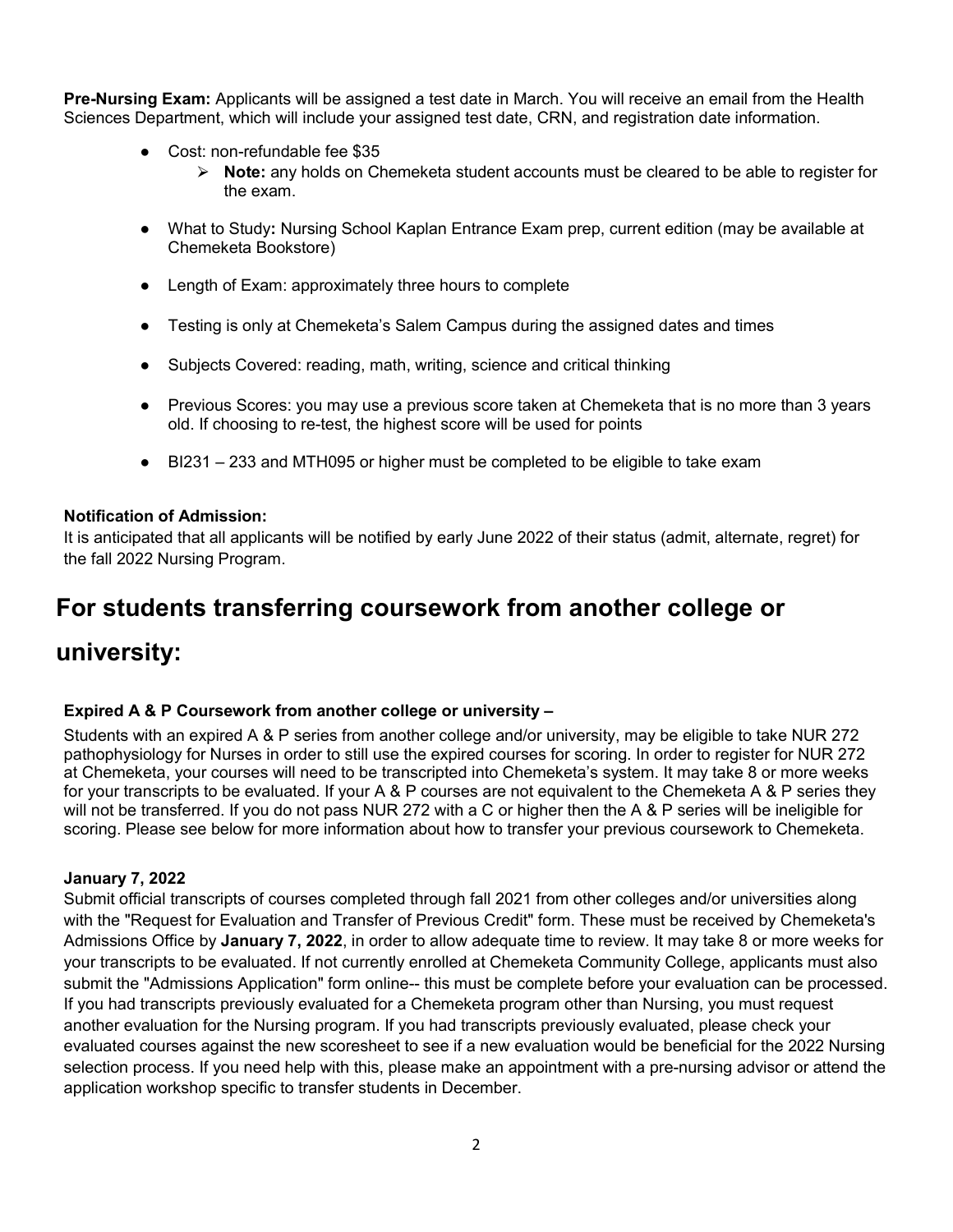Anatomy & Physiology (A&P) courses must be completed at a minimum of 12 credit hours for the entire series (BI 231, 232, and 233). We also recommend that all Anatomy & Physiology courses be taken at the same institution- if courses are taken at different institutions, they may not meet series equivalency requirements. If you took your A&P courses at multiple institutions or at a semester/trimester institution, we recommend you have your courses evaluated as soon as possible.

### **Any transcripts for courses completed through fall 2021 received or post marked after January 7, 2022 will not be eligible for review for the fall 2022 application period.**

## **Important:**

**Transfer students apply for Admission for winter 2022 term, not fall, in order to register for the Pre-Nursing Exam in March. It is also highly recommended to attend an application workshop specific for students transferring in coursework from other colleges that are scheduled. Please check the Nursing site<https://www.chemeketa.edu/programs-classes/program-finder/nursing/> for fall dates.** 

### **April 8, 2022**

If students are enrolled in another college or university during winter term 2022 and want these courses to be evaluated for points, they must submit a **second official** transcript with the "Request for Evaluation and Transfer of Previous Credit" form by April 8, 2022.

### **Note:**

All students are required to submit an unofficial transcript with their application packet. Students who have completed all coursework at Chemeketa can print their unofficial transcript from their [my.chemeketa.edu](http://my.chemeketa.edu/) account (be sure to check the boxes to include your name and K#). Transfer students will have additional steps in creating an unofficial Chemeketa transcript through the official transcript evaluation process by following the timelines indicated above.

# Fall 2022 Nursing Education Selection Procedure

Applications for the Nursing Education Program for Salem will be accepted online beginning at 8am on Monday, February 7, 2022 - until 5pm on Friday, February 11, 2022

Nursing Education staff members and Admissions personnel will review all complete applications as a part of the overall assessment of the applicant's qualifications. Included in that review will be a verification of residency and an:

Assessment of nursing curriculum general education courses completed with a "C" or better grade and transcripted on official college transcripts PSY201(4 credits), PSY237(4 credits), WR121, 122, 123 or 227 (4 credits) or combination of them, 4 credits of general education electives and 3 credits of an additional elective.

- Assessment of nursing curriculum A&P biology courses completed during fall term 2015, or later with a "C" or better grade and transcripted on official college transcripts, or proof of completing NUR272 Pathophysiology for Nursing with a "C" or better grade to update A&P biology courses. A&P courses must be taken at either 4 credits each or the series must add up to at least 12 credit hours total.
- See Score Sheet for point details.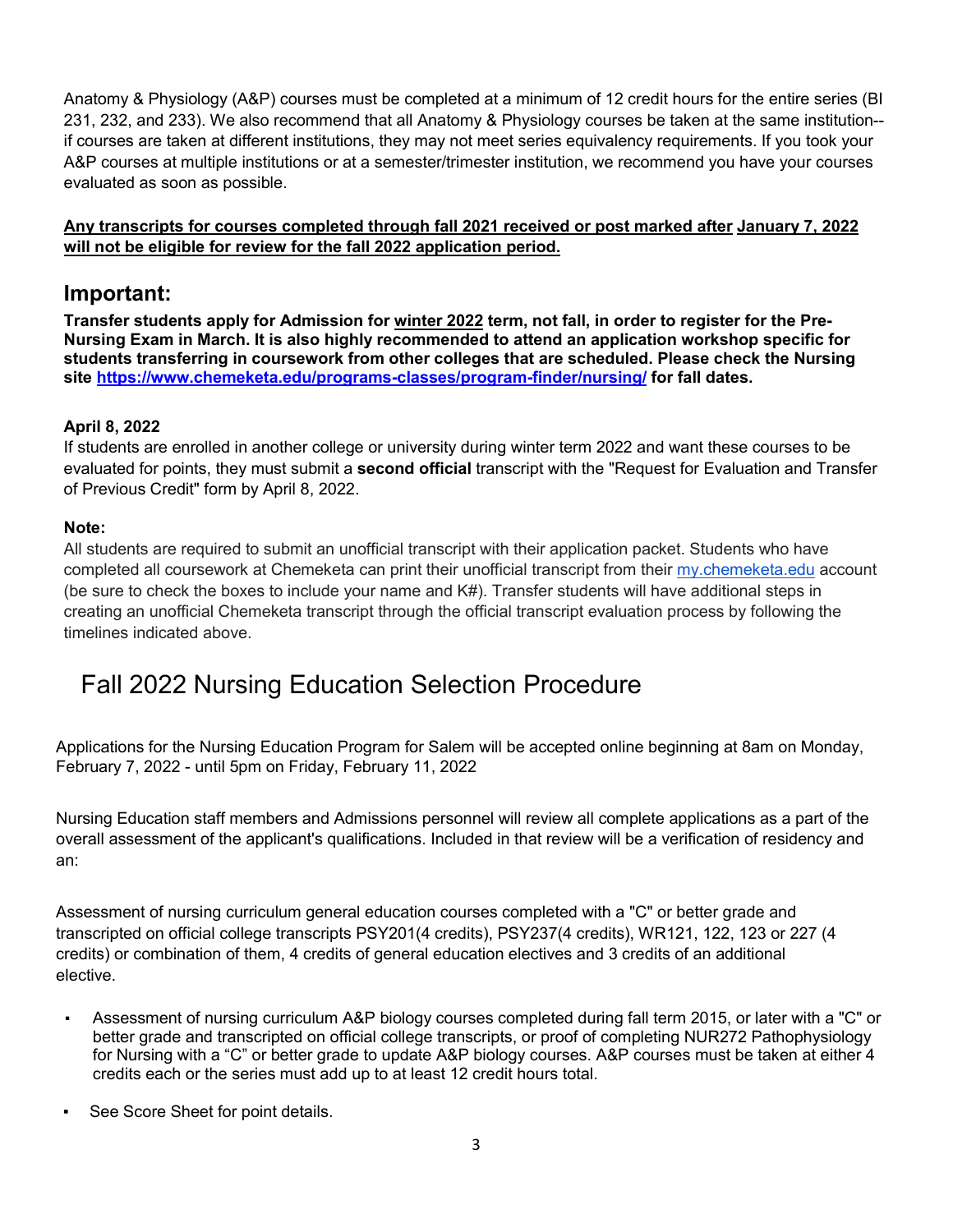It has been the experience of the Admissions Office that many students who score high in the overall assessment of their application have completed most, if not all, of the general education and biology courses. Each applicant is, therefore, encouraged to complete as many of these courses as possible. Note that for purposes of scoring the application, any courses completed by the end of winter term 2022 with a "C" grade or better will be scored. Applicants submitting transcripts for scoring from another college or university must follow the timelines and processes as outlined on page 2 and 3. Acceptance of any credit is limited to schools accredited by one of the seven regional accrediting associations.

After assessment and determination of total points, the highest-ranking individuals will be offered admission to the fall 2022 Nursing Education Program. We anticipate that we will offer admission to 48 applicants. Approximately 20 alternates will be selected from the remaining applicants. Each alternate will be ranked and assigned an alternate number based upon total points earned.

### **In case of tied scores among applicants, preference will be given in the order listed below:**

### **Step 1**

1) Resident of Chemeketa Community College district. The district includes Marion, Polk, most of Yamhill, and part of Linn County.

### **If Step 1 fails to break a tie, then:**

2) Random selection will be used.

**Note:** Chemeketa Community College reserves the right to modify the criteria and process for selection on an annual basis.

The Nursing Education Program is approved by the Oregon State Board of Nursing and accredited by the Accrediting Commission for Education in Nursing (ACEN). ACEN may be contacted for information about the program's accreditation status, tuition, fees and length. The address for ACEN is: 3343 Peachtree Road NE, Suite 850, Atlanta, GA 30326. Their telephone number is: 404.975.5000. Their website is: [www.acenursing.org.](http://www.acenursing.org/)

# Statement on Admission and Participation in the Nursing Program

- 1. This statement addresses some conditions for admission into the Nursing Program and for continued participation in it. Persons applying for admission are referred to as "applicants." Persons admitted to the program are referred to as "students."
- 2. The Nursing Program is a fall term entry, limited enrollment program. Academic prerequisites for admission are outlined on the "Application Requirements" checklist. Admission to the program is based on a point system, with those applicants having the highest number of points being accepted into the program. (See Score Sheet.)
- 3. Students admitted to the program are also co-admitted to Linfield College. Students may take one class per term/semester at Linfield while enrolled in Chemeketa's Nursing program. Upon completion of the AAS degree and successful licensure as an RN, students may enroll in the RN to BSN online program through Linfield.
- 4. It is highly recommended that students have access to a computer with high speed internet access and a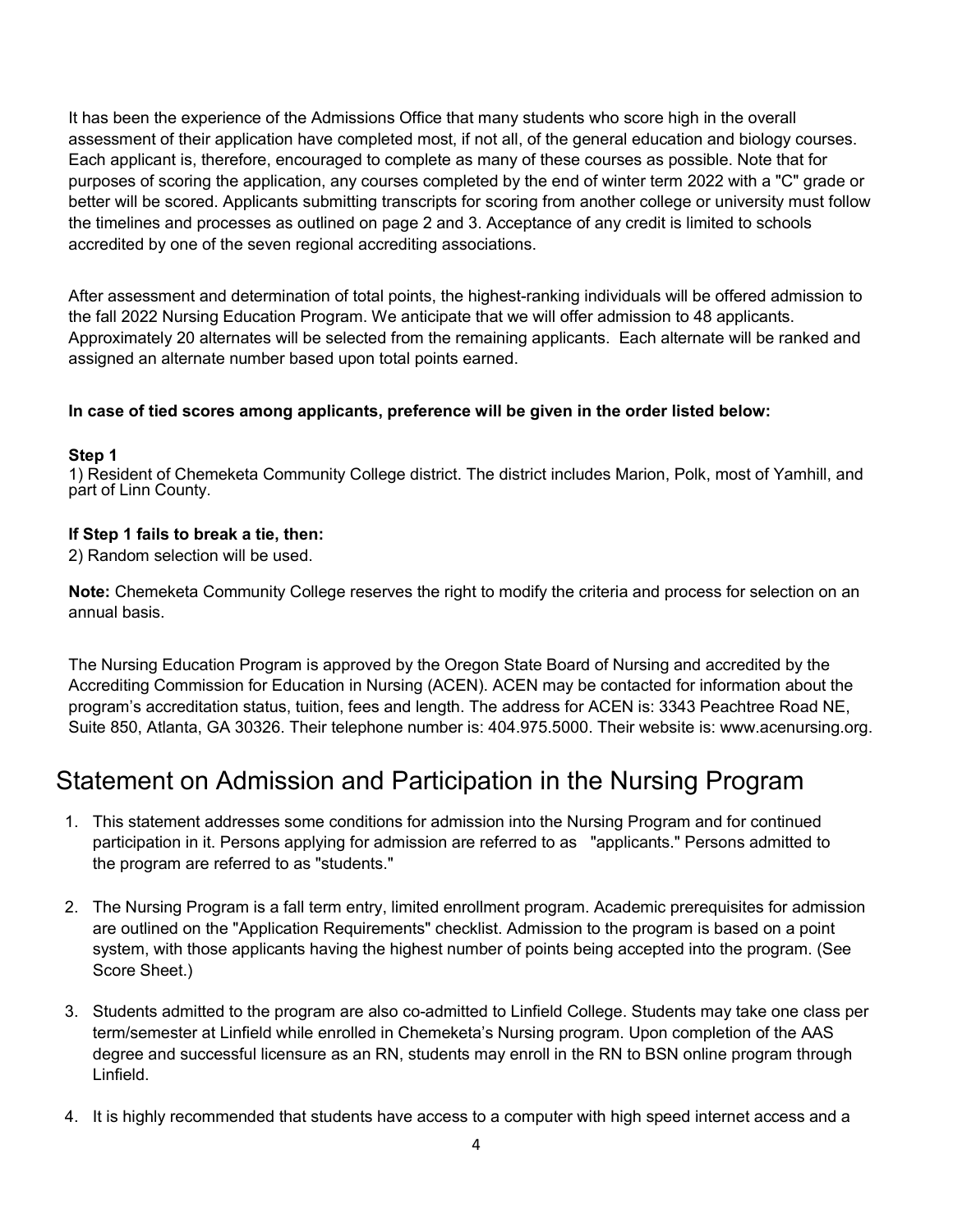printer. Electronic technology is used extensively in the presentation of content throughout the Nursing Program. If students do not possess their own equipment, they should plan to spend at least ten hours per week utilizing on-campus computer lab and/or library resources.

5. Applicants and students must demonstrate a personal history compatible with obtaining a license to practice nursing in Oregon. Admission to and graduation from the Nursing Program does not assure eligibility for licensure. The Oregon State Board of Nursing (OSBN) makes the determination about eligibility for licensure. OSBN may not license persons with certain criminal convictions or with a major mental or physical illness that could affect ability to practice safely.

Applicants or students with questions about licensing regulations may want to call OSBN at 971.673.0685.

a. Before the first day of fall term, all students admitted to the program will be required to pass criminal background checks and random drug screening, which fulfill the requirements of the clinical sites. Applicants must have a valid SSN per ORS 25.785. If you are attending school on an F1 Visa, please provide a copy of the I-94 and I-20 signed by the designated school authority. For licensure with the Oregon State Board of Nursing, please visit the following links for DHS and OSBN's criminal history requirements:

*For questions about disqualifying crimes see:*  <http://www.oregon.gov/DHS/BUSINESS-SERVICES/CHC/Documents/apd-dd-flyer-crimes.pdf>

Oregon Department of Human Services criminal history requirements and policies located in Division 7 located at [http://arcweb.sos.state.or.us/pages/rules/oars\\_400/oar\\_407/407\\_007.html](http://arcweb.sos.state.or.us/pages/rules/oars_400/oar_407/407_007.html)

Oregon Board of Nursing's criminal history requirements and policies found in Division 1 of the Nurse Practice Act located at [http://arcweb.sos.state.or.us/pages/rules/oars\\_800/oar\\_851/851\\_001.html.](http://arcweb.sos.state.or.us/pages/rules/oars_800/oar_851/851_001.html)

- b. An applicant may be denied program admission if the Dean of Health Sciences concludes that the applicant's criminal history would make it unlikely for the applicant to obtain licensure in Oregon. Applicants with criminal records may want to contact the Oregon State Police to determine if their records might be expunged and, if so, to accomplish expungement of their records.
- c. Several clinical sites used for student experiences in the program reserve the right to deny placements for students with a record of certain criminal offenses. If a student is denied placement and if an alternative placement is not available for required student experiences, continuation in the program will not be possible. If a student is arrested during the time he/she is enrolled in the Nursing Program, he/she must notify the Dean of Health Sciences of the arrest. The student's status in the program will be reviewed by the Dean of Health Sciences. A possible outcome of the review may be the student's inability to continue in the program.
- d. Students should be aware that they may be required to undergo additional random drug screening before placement in a clinical facility. If a student tests positive, continuation in the program will not be possible. The Dean of Health Sciences will make the determination whether the student may continue in the program on a case by cases basis.
- e. Students with chronic or recurring performance limitations (physical or mental) that restrict ability to meet Program requirements, including the consistent delivery of safe Nursing care, may be asked to provide a statement from a qualified healthcare provider addressing the applicant's/student's abilities to perform procedures and make decisions required of an LPN or RN. Any performance limitations that cannot be accommodated while maintaining standards of competent and safe Nursing care will interfere with admission to and progression in the Nursing Program. (See attached statement of Nursing Program Technical Standards.)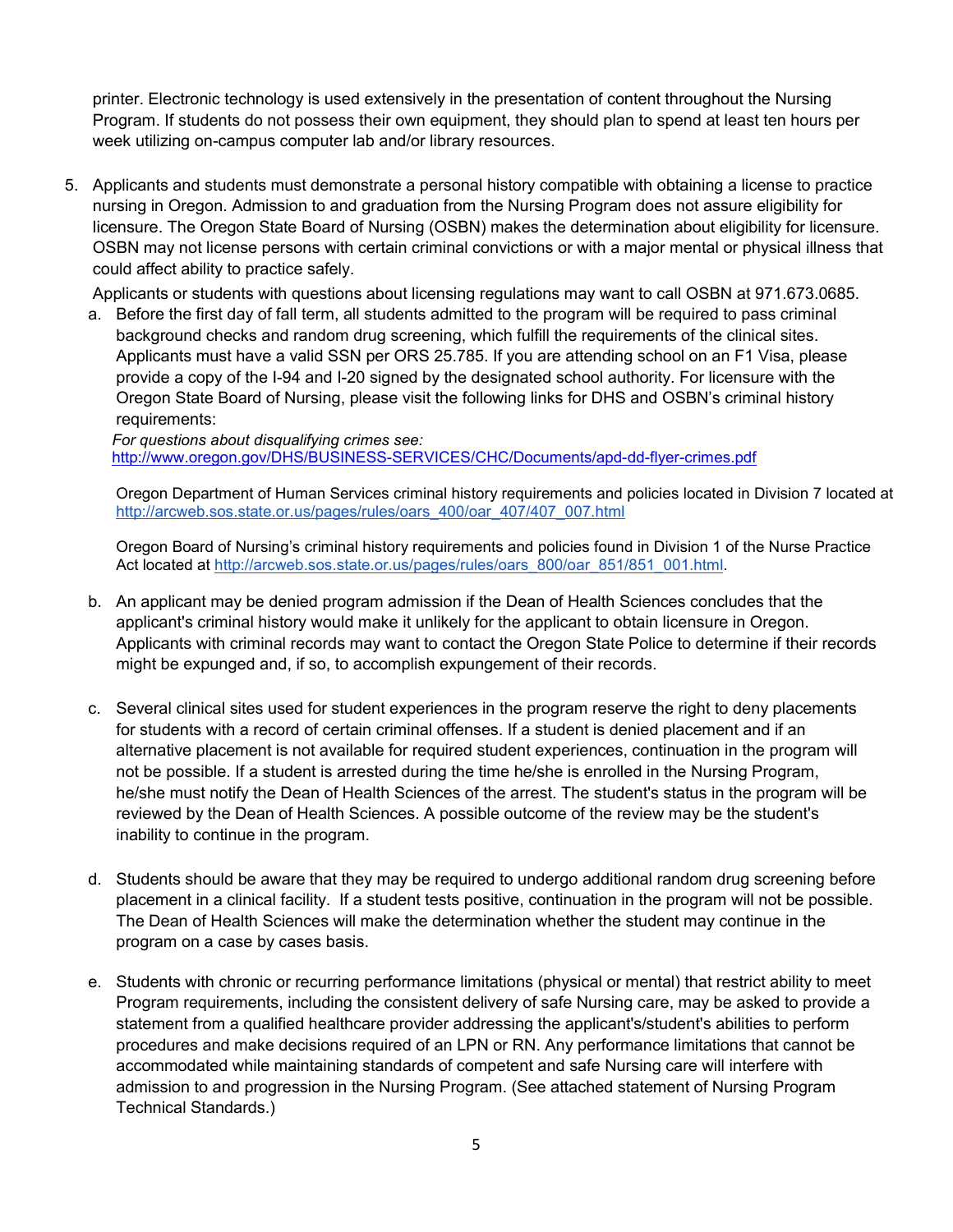- f. Failure to provide information requested to carry out the above policies may result in the applicant being denied admission to or student's dismissal from the program.
- 6. A student admitted to the program with a history of substance abuse will be monitored for indications of a recurrence of substance abuse according to College policy #2250. Any student whose behavior, appearance, or breath odor indicates inappropriate use of alcohol or other drugs will be placed on probation if not dismissed from the program. Any occurrence of this kind that does not result in dismissal may require the student to undergo substance tests to detect the presence of alcohol or other drugs.

Testing required by the nursing program to corroborate or refute a suspicion of substance use will be arranged for and paid by the program. Payment for any subsequent testing will be the responsibility of the student. The test results will be reported directly to the Dean of Health Sciences by the testing facility. A positive result will require that the student undergo evaluation by a qualified counselor. Counseling shall be at the student's expense. Failure to follow a counselor-prescribed treatment plan will result in dismissal from the program. Refusal to provide specimens of body fluids for testing or failure to provide the necessary consents to implement this policy, including consent for direct reporting of test results to the Dean of Health Sciences, will be interpreted as an implied admission of substance use and grounds for dismissal.

- 7. Applicants who hold a practice certificate or license issued by a State Board of Nursing other than Oregon must submit a copy of their certificate/license to the Dean of Health Sciences on request. Any applicant or student whose nursing assistant certificate or license to practice nursing, at any level in any state, has been suspended or revoked may be denied admission to or dismissed from the Program. Furthermore, if a student certified or licensed by the Oregon State Board of Nursing (OSBN) engages in behavior defined by OSBN as "Conduct Derogatory to the Standards of Nursing," even if she/he does so as a student, the situation may need to be reported to OSBN. As registered nurses, the Nursing faculty and the Dean of Health Sciences are responsible for the mandatory reporting requirements in OSBN regulations.
- 8. Before a final decision is rendered concerning an applicant's admission to the nursing program or the dismissal of a student from the program, the person shall be notified of the reasons for that decision and she or he shall be given an opportunity to respond. The appeal process for decisions made under this statement shall be the College Appeals Process outlined in the College Catalog.
- 9. In compliance with The Family Educational Rights and Privacy Act, Chemeketa Community College releases only very limited information regarding students. All nursing students, including those who have filed a Request for Non-Disclosure of Student Information Form, should be aware that some confidential information may be posted/shared. Information includes posting of student name with physical location of campus and clinical assignments, and reporting immunization, TB testing, criminal background and/or drug testing clearance, and CPR certification to some contracted clinical sites. The purpose of posting is for scheduling laboratory times and patient assignments. Posting of information occurs on campus in the nursing area of Building 8 and in the nursing units at clinical sites. Students' social security numbers may be shared with the Oregon State Board of Nursing when providing them information regarding eligibility for testing and licensure. Also, student transcripts are provided to the Oregon State Board of Nursing as part of the process of documenting for them that all requirements have been met and students are eligible for licensure. Every effort is made to limit access to confidential information to those who have a need to know. For more information regarding Non-Disclosure of Student Information, please Enrollment Services, at 503.399-5001.
- 10. Applicants offered admission to the program are required to submit copies of the following as a packet by the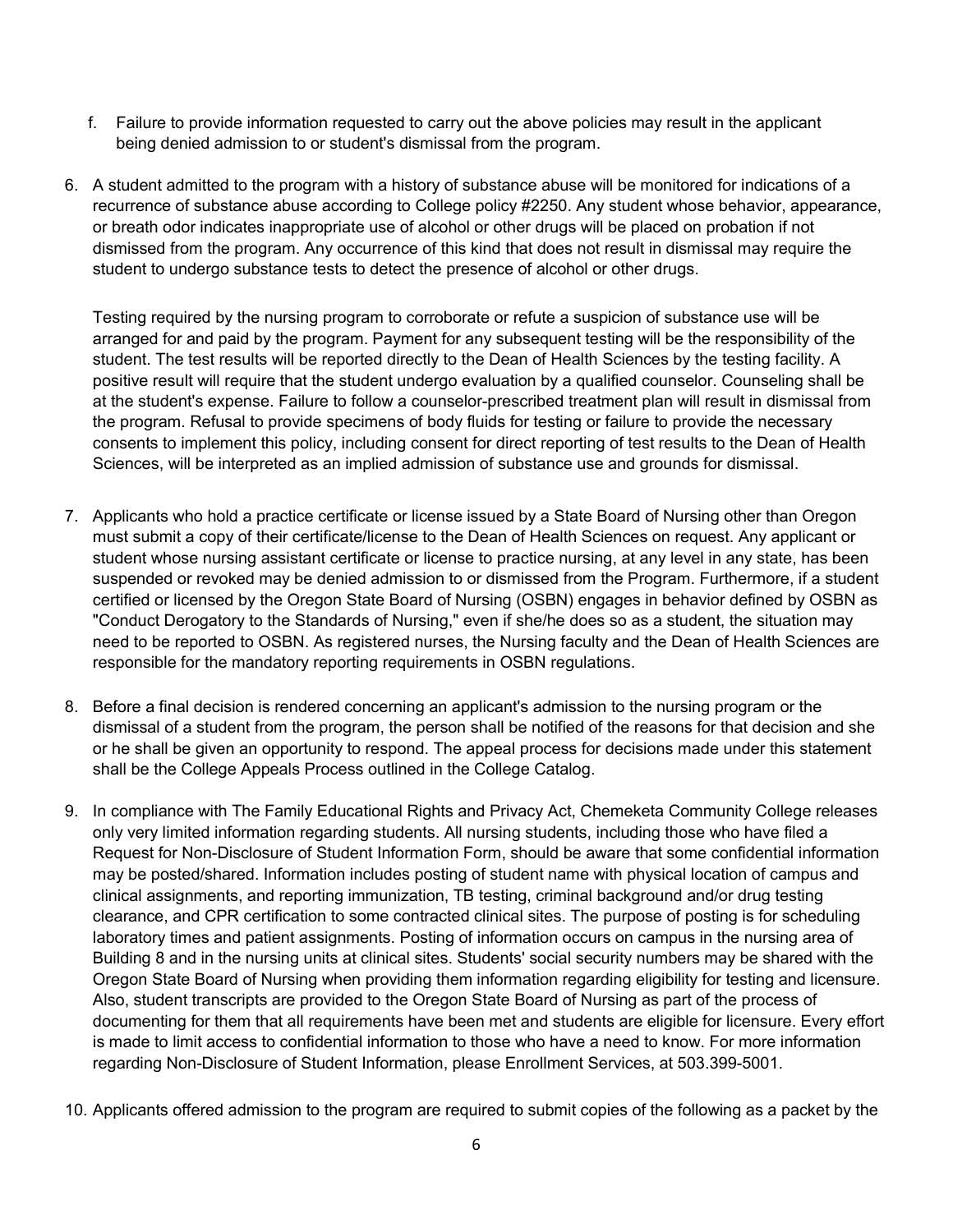assigned date: a.) a report of a physical exam, if requested; b.) the results of a current TB screening test; c.) documentation of immunity to chickenpox (varicella), measles, mumps, and rubella (MMR), diphtheria, pertussis, tetanus (Tdap), and hepatitis B; and d.) documentation of current CPR from the American Heart Association "BLS for Healthcare Providers" certification. TB and CPR reports are current if they are dated after June 15 of the year of admission. Students who do not submit all of the reports by the due dates will put their position in the program in jeopardy. Immunization requirements may be waived for medical or nonmedical reasons. Documentation of reasons for a waiver request is required. Students enrolled in NUR106 who withdraw or do not complete the objectives will be required to re-apply to the Nursing Program if they wish to re-enter NUR106. Students who have completed NUR106 and fail to meet objectives for a subsequent term may qualify for placement on a waiting list to re-enter the program on a space available basis. All nursing courses must be completed in sequence. Each nursing course is offered only one time each academic year. Re-entering students must meet program requirements in effect at the time of re-entry and any individual requirements specified by faculty. Continuation in the Program requires successful completion of all required courses with a grade of at least a "C." Students must complete all first-year courses before progressing to second year. Students aiming to progress into second year who have not completed the firstyear non-nursing courses by the end of spring term may be placed on the waiting list for NUR206 after they complete the first-year requirements.

11. Required clinical experiences (in healthcare settings in Benton, Linn, Marion, Polk, and Yamhill counties) are assigned during day, evening, and night shifts and could be any day of the week. Students must have a dependable means of transportation to meet this requirement and may need to adjust family and work responsibilities to be available for clinical assignments. Time to travel to clinical sites is in addition to the required hours of patient care. In spring term of the second year of the program, students are in a preceptorship experience that requires working 36

- 40 hours a week for four consecutive weeks, with work schedules matched to assigned preceptors. Students must be prepared to organize any employment or family obligations around the requirements of the clinical experiences.

- 12. Nursing instructors assign clinical experiences for students based on course requirements and individual students' learning needs. Students are expected to accept patient assignments.
- 13. Students are required to demonstrate competency in a number of skills in Skills Lab before performing these skills on patients. For some skills, it is necessary for students to have a partner. This includes injections, IV starts, etc. It is expected that all students will serve in the partner role during skills lab. Some skills require partners to expose their upper body and/or lower extremities. Appropriate screening and draping are used to protect personal privacy during skills lab.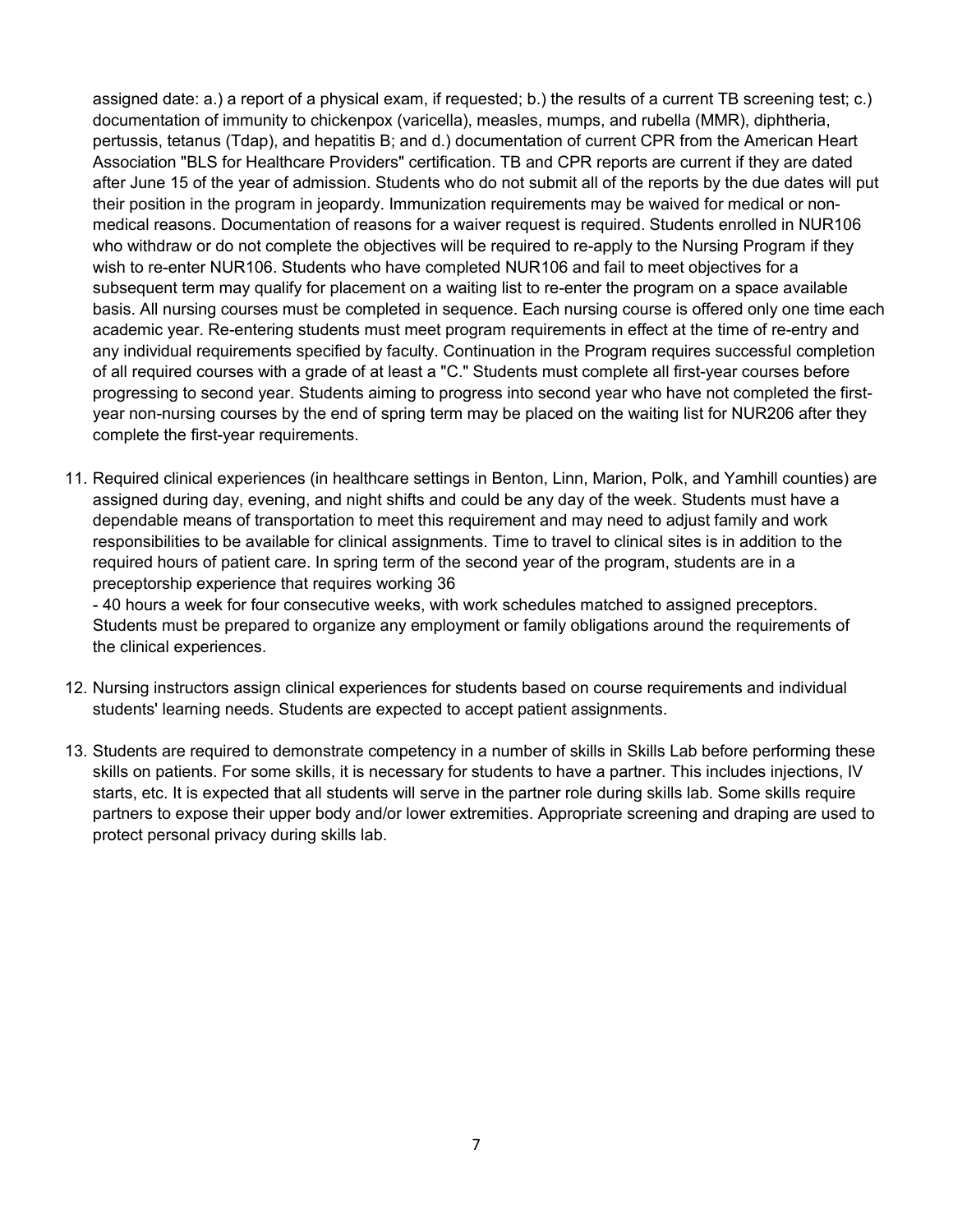## **Nursing Application Requirement Checklist**

Name  $K\#$ 

Program application requirements must be uploaded in one submission as a complete packet. A complete Nursing Education Application Packet consists of this checklist and the items listed below. Applications will be accepted online beginning at 8 am on Monday, February 7, 2022 - until 5 pm on Friday, February 11, 2022. The non-refundable \$50 application fee will be posted to your student account within one business day after submitting your application.

Academic prerequisites and requirements for admission are outlined below. Admission to the Program is based on a point system, with those applicants having the highest number of points being accepted into the Program. (See Selection Procedure and Score Sheet for details.)

### **The 2022 Application Packet must be complete with all requirements met; any prior applications submitted to the Chemeketa Community College Nursing program will not be considered.**

- 1. Update physical address under My.Chemeketa.edu
- 2. Click on Gmail icon at the top of the page in My.Chemeketa to verify your my.chemeketa email is active.
- 3. Signed "Statement of Understanding of Student Responsibility"
- 4. Non-refundable \$50 application fee must be paid by 5pm, February 14, 2022.
- 5. **A current unofficial Chemeketa transcript with name and K number.**
	- **o** If you are transferring courses from another college/university, a Chemeketa transcript will be created. You must print the Chemeketa transcript and submit it with your packet. Courses must be graded and transcripted to be included in the point assessment.
	- In order to create a Chemeketa transcript, submit your Request for Evaluation and Transfer of Previous Credit form and official transcripts to Enrollment Services. Please refer to "Fall 2022 Timelines" for details regarding January and April deadlines.
- 6. Transfer students applied for Admission for winter term to take the Pre-Nursing Exam.

Proof of either current enrollment or completion of all the A&P biology series or refreshing (NUR272) and MTH095 **by the end of winter term 2022.** (If you are enrolled at another college or university during winter term 2022 in one of the following three prerequisite courses, please submit documentation showing proof of enrollment.) Course numbers refer to Chemeketa courses. Acceptance of equivalent courses will be determined by the Chemeketa Admission Office via the transcript evaluation process. (Step 5)

7. A&P biology series (BI231, 232, 233), totaling at least 12 quarter credits, with a "C" grade or better either taken within the last seven years (fall 2015 or later) or used alongside NUR 272 with a "C" grade of better to refresh the series.

- 8. MTH095 or higher with a "C" grade or better. This requirement **cannot** be waived by a placement test score.
- 9. Active Healthcare Certification/License (reference score sheet page 10)
- 10. Completed Nursing Application Checklist form. (This form)

**I understand that it is my responsibility to ensure that this checklist along with items 1-9 above are accurate, complete and are submitted, AS ONE COMPLETE PACKET within the application timelines noted above. I have asked for clarification of any questions I have about this application packet. Furthermore, I have read and do understand the admission requirements and procedures for this application.**

**Printed Name \_\_\_\_\_\_\_\_\_\_\_\_\_\_\_\_\_\_\_\_\_\_\_\_\_\_\_\_\_\_**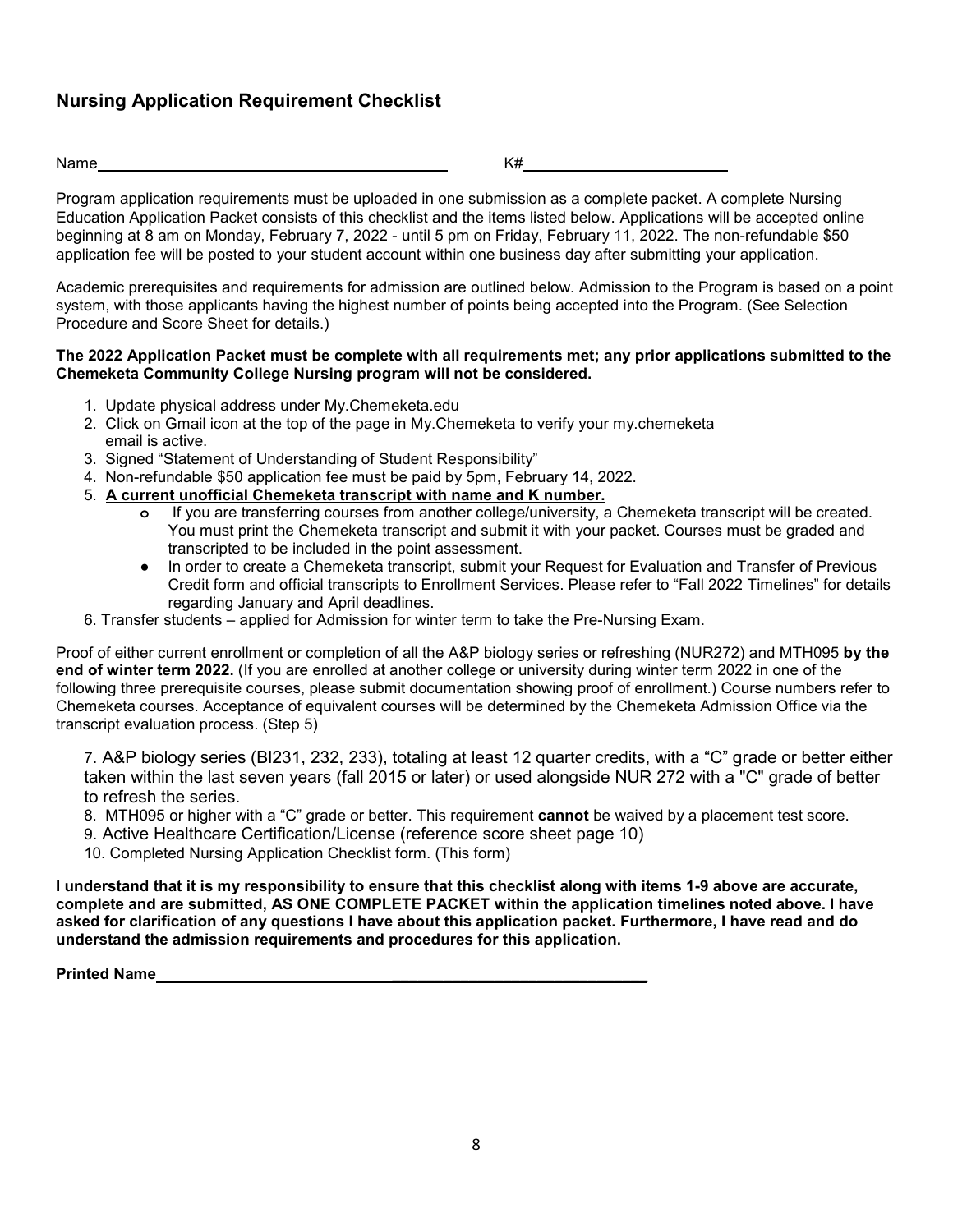## **Statement of Understanding of Student Responsibility**

I hereby state that I:

• understand that the College has met its responsibility to notify applicants using My Chemeketa e-mail. **Deadlines will not be extended due to not checking my e-mail. Failure to respond by deadline dates will result in my place being filled by an alternate.**

*REMINDER: check your MyChemeketa email for the CRNs to register for the pre-nursing exam. If you haven't received notification in your MyChemeketa email at least five business days prior to the first scheduled exam date, please call 503.399.5058.*

- understand that providing untruthful answers or withholding information can be cause for non- acceptance or dismissal from the program.
- have read and have a copy of the Nursing Program "Statement on Admission and Participation in the Nursing Program" and agree to comply with the procedures and requirements stated therein. I also agree to the disclosure of student information on a need- to-know basis as described in the Statement, including the sharing of my social security number.
- understand that I must pass a criminal background check and drug screening by the deadline stated in the Offer of Admission letter.
- understand that I may be required to pass an additional drug screening prior to placement at a specific clinical site.
- assume responsibility for the timely submission of my electronic application packet and the materials included in my packet are accurate and complete.
- understand that the College reserves the right to modify the criteria and process for selection on an annual basis. If I re-apply to the program at a future date, I must follow the application procedure and requirements in effect at that time.

Student ID/K#

Name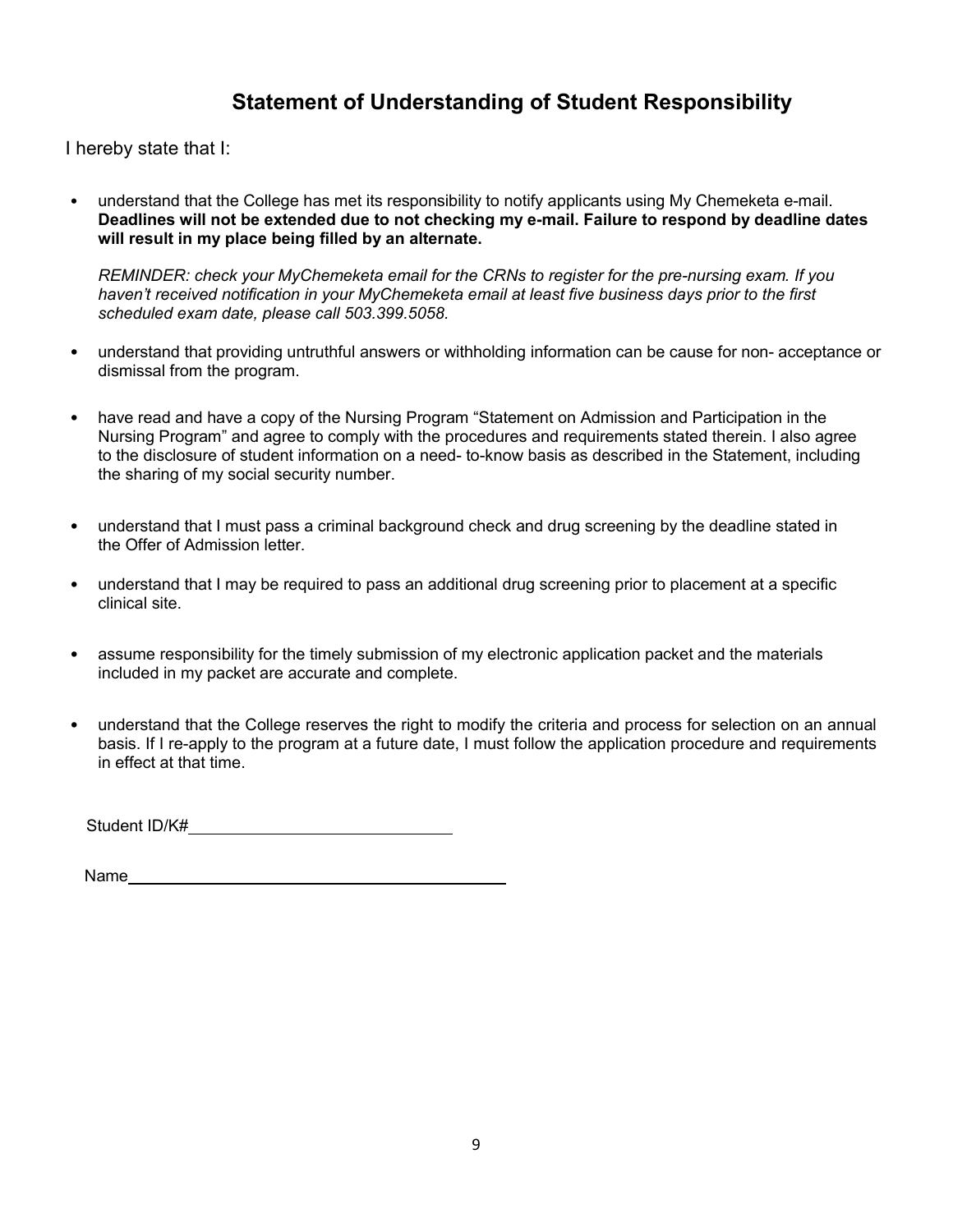### **Fall 2022 Nursing Education Score Sheet**

Below is a sample of the score sheet used to assess your 2022 nursing application materials. This sheet is informational only. Your points will be determined by the Admissions Office, and you will be notified of your **scores via your My Chemeketa e-mail.**

| <b>Residency</b>                                                                                                                                                                                  | Out of<br><b>State/International</b> | <b>Oregon Resident</b>          |                               | <b>Residency</b><br><b>Total (10)*</b>          |
|---------------------------------------------------------------------------------------------------------------------------------------------------------------------------------------------------|--------------------------------------|---------------------------------|-------------------------------|-------------------------------------------------|
| Subject to Verification                                                                                                                                                                           | 0 points                             | 10 points                       |                               |                                                 |
| <b>Biology Courses -- 12 CR</b>                                                                                                                                                                   | $C-$ to $C+$ (40 points)             | $B - to A + (50 points)$        |                               | <b>Biology Courses</b><br>Total (150)*          |
| <b>BI231</b>                                                                                                                                                                                      |                                      |                                 |                               |                                                 |
| <b>BI232</b>                                                                                                                                                                                      |                                      |                                 |                               |                                                 |
| <b>BI233</b>                                                                                                                                                                                      |                                      |                                 |                               |                                                 |
| <b>General Education Courses</b>                                                                                                                                                                  | $C - to$<br>$C+ (20)$<br>points)     | $B-to$<br>$B+ (22.5$<br>points) | A-to<br>$A + (25)$<br>points) | <b>General Education</b><br>Total (125)*        |
| WR121, WR122, WR123 or WR227 - 4 CR<br>Option: One 4 credit course or a<br>combination of the above course to total 4<br>credits. In the case of using a combination,<br>grades will be averaged. |                                      |                                 |                               |                                                 |
| <b>PSY201-4 CR</b><br>Option: A 3 credit PSY201 may be<br>used in combination with a 3 credits<br>PSY202. The grades will be averaged.                                                            |                                      |                                 |                               |                                                 |
| <b>PSY237 - 4 CR</b>                                                                                                                                                                              |                                      |                                 |                               |                                                 |
| *General Education Elective-4 CR<br>see next page.                                                                                                                                                |                                      |                                 |                               |                                                 |
| *One Additional Elective - 3 CR<br>see next page.                                                                                                                                                 |                                      |                                 |                               |                                                 |
| <b>Healthcare Certifications</b>                                                                                                                                                                  | 3pt                                  | 4 pts                           | 5pts                          | <b>Healthcare</b><br><b>Certification Total</b> |
| Applicants will need to submit active license with application for points to be applied. You will only receive points<br>for one active license.                                                  |                                      |                                 |                               |                                                 |
| 5 points: CNA2, Paramedic, Anesthesia<br>Technician                                                                                                                                               |                                      |                                 |                               |                                                 |
| 4 points: Advanced EMT, Combat Medic,<br><b>CNA</b>                                                                                                                                               |                                      |                                 |                               |                                                 |
| 3 points: EMT Basic, Medical Assistant                                                                                                                                                            |                                      |                                 |                               |                                                 |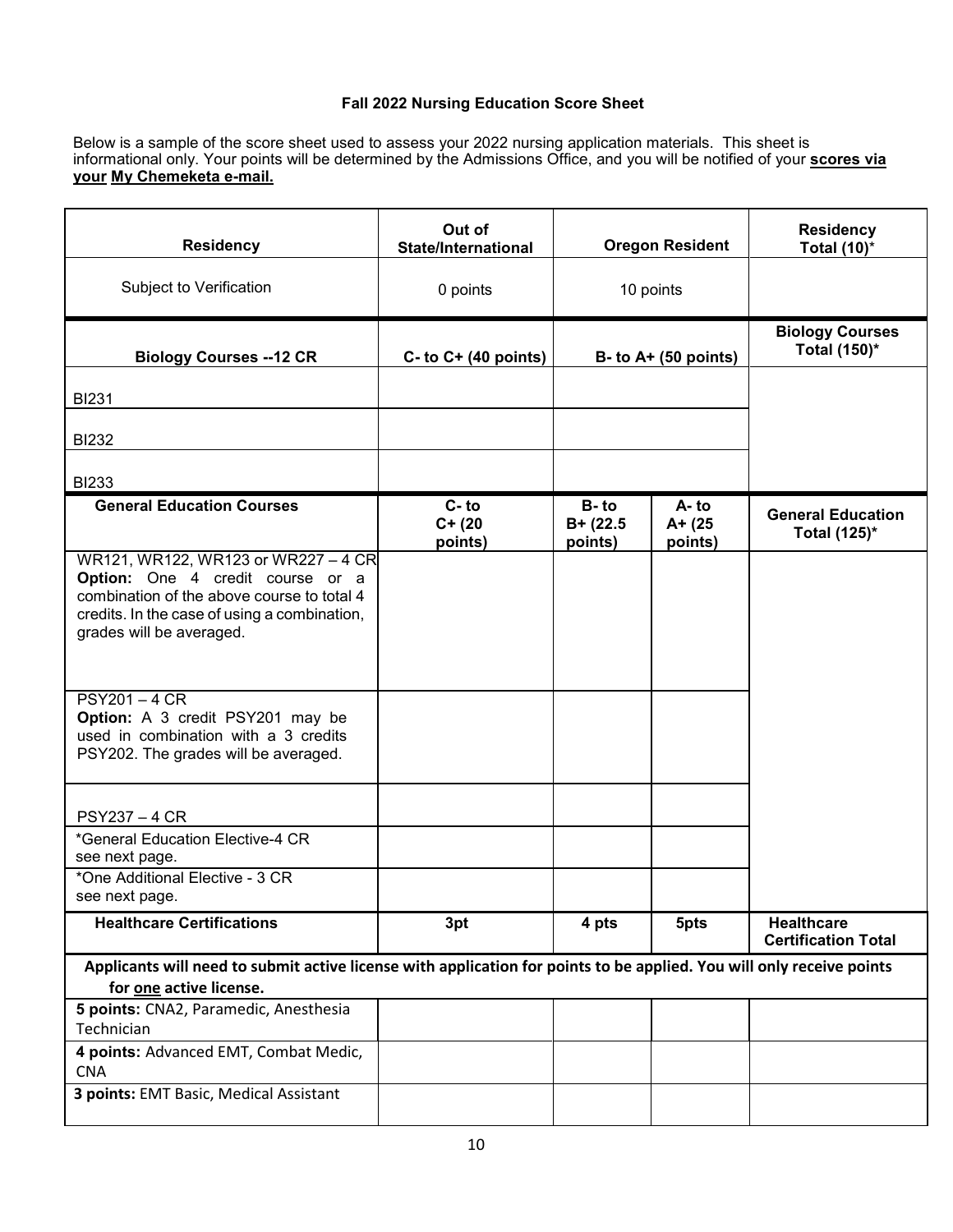| Kaplan Pre-nursing Exam                                                           | A score out of 50 possible points                   |  |  |  |  |
|-----------------------------------------------------------------------------------|-----------------------------------------------------|--|--|--|--|
| Any course with a "P" (Pass) grade will receive points equivalent to a "C" grade. |                                                     |  |  |  |  |
| *Maximum points for each category                                                 | <b>Total Points</b><br>$(340 =$<br><b>Maximum</b> ) |  |  |  |  |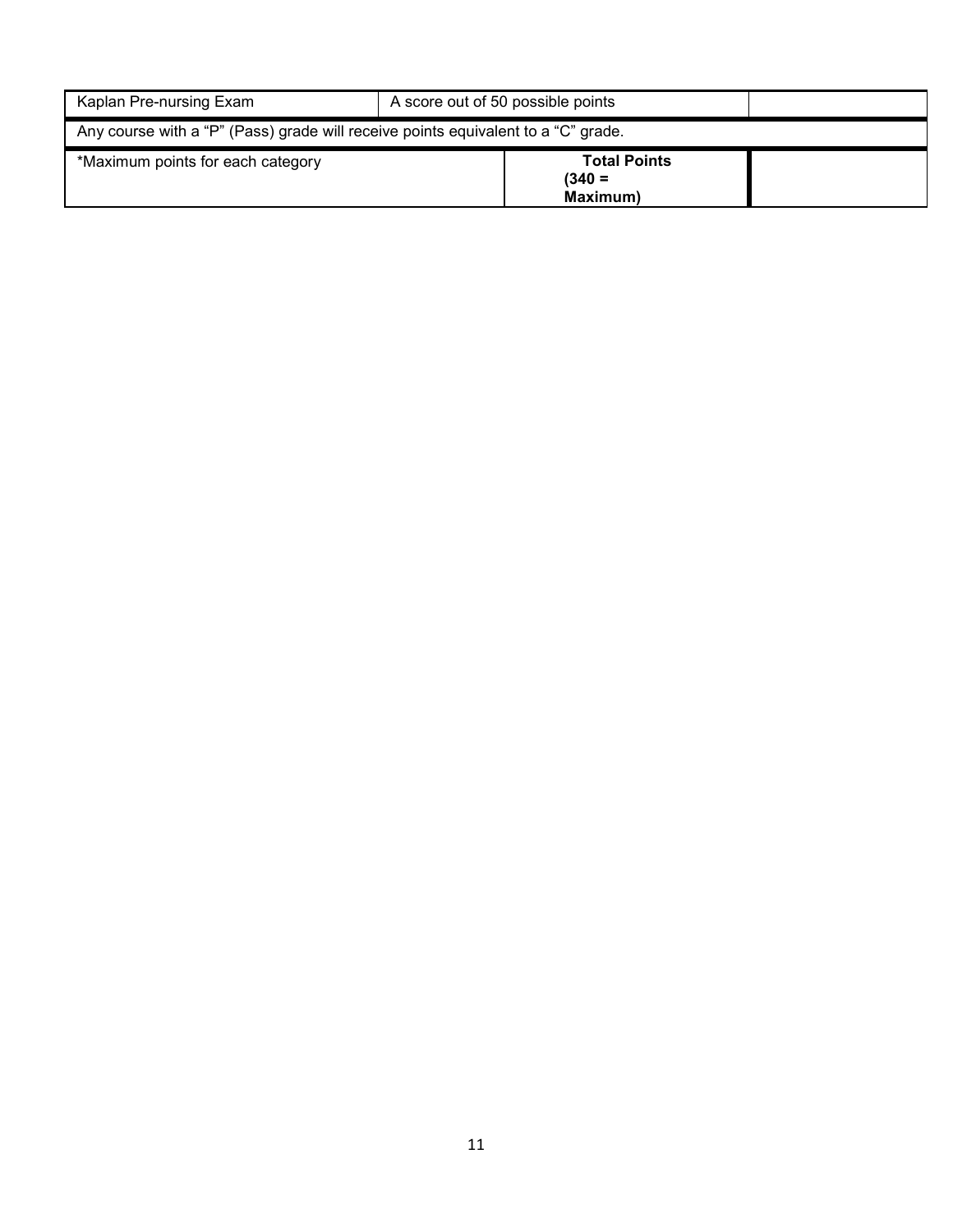#### **Curriculum deviations will not be used in the point assessment if the required program course (above) has been taken, regardless of approval by Dean. Courses must be graded and transcribed on official transcripts submitted by the application deadline to be included in the point assessment.**

### **Options for General Education Electives**

| Opuons for General Eugeation Electrics                                                                         |                |                                                                                                                                                                                                                                                                                                                                                                                                                                                                                                                                                                                                                                                                                                                                                                                                                                                                                                                                                                                                                                                                              |
|----------------------------------------------------------------------------------------------------------------|----------------|------------------------------------------------------------------------------------------------------------------------------------------------------------------------------------------------------------------------------------------------------------------------------------------------------------------------------------------------------------------------------------------------------------------------------------------------------------------------------------------------------------------------------------------------------------------------------------------------------------------------------------------------------------------------------------------------------------------------------------------------------------------------------------------------------------------------------------------------------------------------------------------------------------------------------------------------------------------------------------------------------------------------------------------------------------------------------|
| <b>Requirements</b>                                                                                            | <b>Credits</b> | <b>Courses which satisfy requirements</b>                                                                                                                                                                                                                                                                                                                                                                                                                                                                                                                                                                                                                                                                                                                                                                                                                                                                                                                                                                                                                                    |
| <b>General Education Electives</b><br>A minimum of three credits chosen<br>from one of these three disciplines | 3/4            | <b>Arts and Letters</b><br>American Sign Language, Art, Communication, English, Film Arts,<br>Foreign Language, Humanities, Journalism, Music, Philosophy,<br>Religious Studies<br><b>Science/Applied Science</b><br>Approved program-related instruction may satisfy this requirement, or<br>courses in Biology, Chemistry, Computer Science, General<br>Engineering, General Science, Geology, Horticulture, Nutrition and<br>Food Management, Oceanography, Physics<br><b>Social Science</b><br>Anthropology, Chicano/Latino Studies, Economics, Geography, History,<br>Human Development and Family Studies, Political Science, Psychology,<br>Social Science, Sociology, Women's Studies                                                                                                                                                                                                                                                                                                                                                                                |
| <b>Additional General Education</b><br>A minimum of three additional credits<br>from any of these areas        | 3/4            | <b>Arts and Letters</b><br>American Sign Language, Art, Communication, English, Film Arts,<br>Foreign Language, Humanities, Journalism, Music, Philosophy,<br>Religious Studies<br>English as a Non-Native Language**<br>Any course with an ENL prefix<br><b>Health and Human Performance/Physical Education</b><br>Any course with an HE, HPE, or PE prefix<br><b>Mathematics</b><br>Any course with a MTH prefix<br>Reading**<br>Any course with an RD prefix<br><b>Science/Applied Science</b><br>Approved program-related instruction may satisfy this requirement, or<br>courses in Biology, Chemistry, Computer Science, General<br>Engineering, General Science, Geology, Horticulture, Nutrition and<br>Food Management, Oceanography, Physics<br><b>Social Science</b><br>Anthropology, Chicano/Latino Studies, Economics, Geography, History,<br>Human Development and Family Studies, Political Science, Psychology,<br>Social Science, Sociology, Women's Studies<br>Study Skills**<br>Any course with an SSP prefix<br>Writing**<br>Any course with a WR prefix |

### **Notes**:

1, We recommend that you see an advisor for guidance before you enroll.

2. Only courses numbered 050 or higher—unless otherwise indicated—apply toward the degree.

\*Indicates a course prerequisite or requirement related to the course. For further information contact your program advisor or college advisor.

\*\*Courses must be 100 level or higher.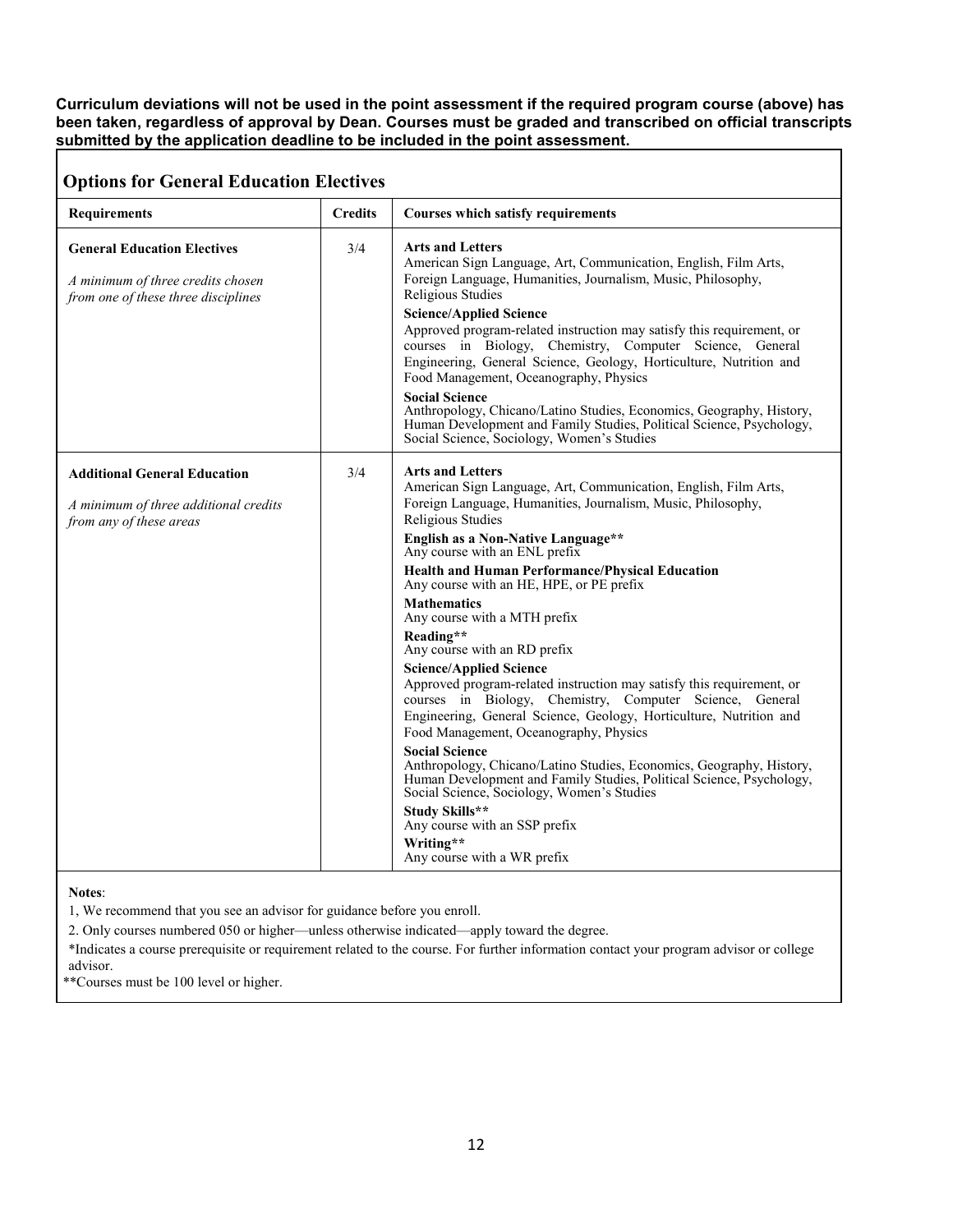## Nursing Technical Standards

Chemeketa Community College Nursing Program has the responsibility to society to educate competent health care providers to care for their patients/patients with clinical judgment, broadly based knowledge and competent technical skills at the entry level.

The program has academic as well as technical standards (non-academic criteria) students must meet in order to successfully progress in and graduate from the program.

The Technical Standards document is provided in order to assure that the students who enter the program know and understand the requirements, and can make informed decisions regarding the pursuit of this profession.

### **TECHNICAL STANDARDS**

Chemeketa Community College provides the following technical standards with examples of learning activities to inform prospective and enrolled students of the skills required in completing their chosen profession's curriculum and in the provision of health care services. These technical standards reflect the performance abilities and characteristics that are necessary for successful completion of the requirements of clinical based health care programs. These standards are not a requirement of admission into the program. Individuals interested in applying for admission to the program should review these standards to develop a better understanding of the skills, abilities and behavioral characteristics required for successful completion of the program.

Students admitted to Chemeketa Community College Nursing Program are expected to be able to complete curriculum requirements, which include physical, cognitive, and behavioral core competencies that are essential to the functions of the entry level professional nurse. These core competencies are considered to be the minimum and essential skills necessary to protect the public. These abilities are encountered in unique combinations in the provision of safe and effective nursing care.

Progression in the program may be denied if a student is unable to demonstrate the technical standards with or without reasonable accommodations.

Chemeketa Community College is obliged to provide reasonable accommodations to qualified students with disabilities, which may include academic adjustments, auxiliary aids and or program modifications. Accommodations that fundamentally alter the nature of the academic program, could jeopardize the health and safety of others, or cause an undue burden to the program are not considered reasonable accommodations. Regular consistent attendance and participation is essential to learning, especially for all scheduled clinical experiences.

### **Cognitive:**

- Recall, collect, analyze, synthesize, and integrate information from a variety of sources.
- Measure, calculate, reason, analyze and synthesize data.
- Problem-solve and think critically in order to apply knowledge and/or skill.
- Communicate effectively with individuals from a variety of social, emotional, cultural, and intellectual backgrounds.
- Relay information effectively, accurately, reliably, and intelligibly. This includes a thorough and accurate use of computers and other tools to individuals and groups, using the English language.
- Effectively collect, analyze, synthesize, integrate, and recall information and knowledge to provide safe patient care for up to a twelve-hour clinical shift.

### *Examples of learning activities found in the nursing curriculum and related to industry standards:*

- Process information thoroughly and quickly to prioritize and implement nursing care.
- Sequence or cluster data to determine patient needs.
- Develop and implement a nursing plan of care for patients in acute, long term and community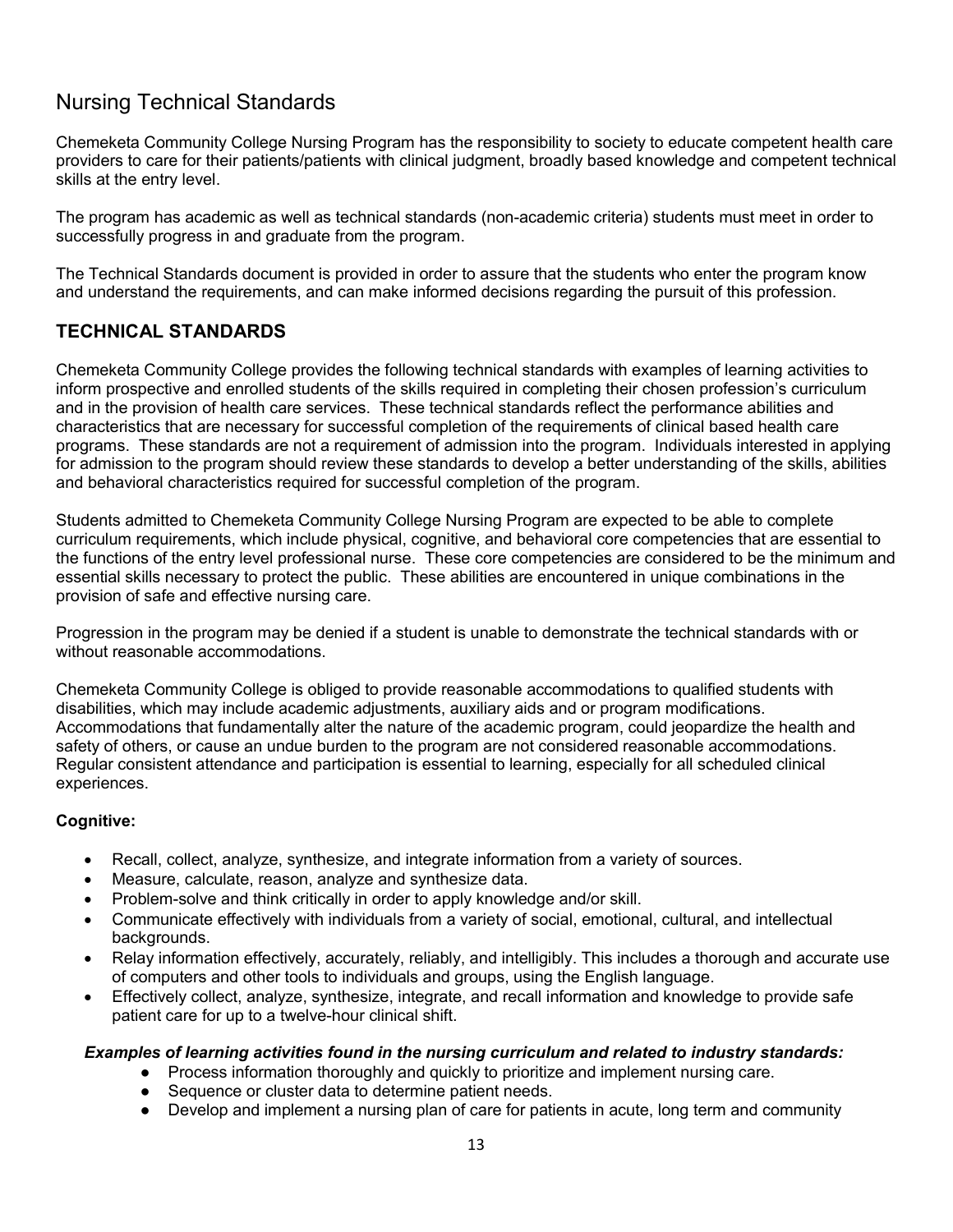settings.

- Discriminate fine/subtle differences in medical word endings.
- Report patient data using multiple formats to members of the healthcare team.
- Appropriately interpret medical orders and patient information found in the medical record.
- Perform math computations for medication dosage calculations.
- Apply knowledge/skills gained through completion of program prerequisites, including requirement for computer proficiency.

### **Physical:**

### **Motor:**

- Coordinate fine and gross motor movements.
- Coordinate hand/eye movements.
- Negotiate level surfaces, ramps and stairs.
- Work effectively and efficiently within a limited space.
- Effectively manage psychomotor tasks to provide safe patient care for up to a twelve (12) hour clinical shift.

### *Examples of learning activities found in the nursing curriculum and related to industry standards:*

- Transfer patients/patients in and out of bed from stretchers and wheelchairs.
- Control a fall by slowly lowering patient to the floor.
- Perform cardiopulmonary resuscitation (CPR)
- Lift, move, turn, position, push, or pull patients and/or objects and maintain a "medium activity level" as defined by the State of Oregon Department of Insurance Index of occupational characteristics.
- Place or access equipment such as intravenous fluid bags or catheter bags, within compliance of safety standards.
- Transport equipment and supplies to the patient bedside.
- Manipulate small equipment and containers, such as syringes, vials, ampules, and medication packages, to administer medications.
- Dispose of needles in sharps container.
- Dispose of contaminated materials in a safe and compliant manner.
- Complete assigned periods of clinical practice (up to twelve (12) hour shifts, days, evenings, or nights, holidays, weekdays and weekends).
- Complete skills tests within assigned time limit.

### **Sensory:**

- Acquire information from demonstrations and experiences, including but not limited to information conveyed through online coursework, lecture, small group activities, demonstrations, and application experiences.
- Collect information through a variety of senses and/or using appropriate and approved equipment.
- Use and interpret information from diagnostic procedures.

### *Examples of learning activities found in the nursing curriculum and related to industry standards:*

- Detect changes in skin color, condition, or temperatures (i.e. pale, ashen, grey, or bluish).
- Detect a fire in the patient care environment.
- Draw up a prescribed quantity of medication into a syringe.
- Observe patients in a room from a distance of 20 feet away.
- Detect sounds related to bodily functions using appropriate equipment, such as a stethoscope.
- Detect alarms generated by mechanical systems such as those that monitor bodily functions, fire alarms, call bells.
- Observe and collect data from recording equipment and measurement devices used in patient care
- Communicate with patient and members of the healthcare team in person and over the phone in a variety of settings, including isolation and the operating room where health team members are